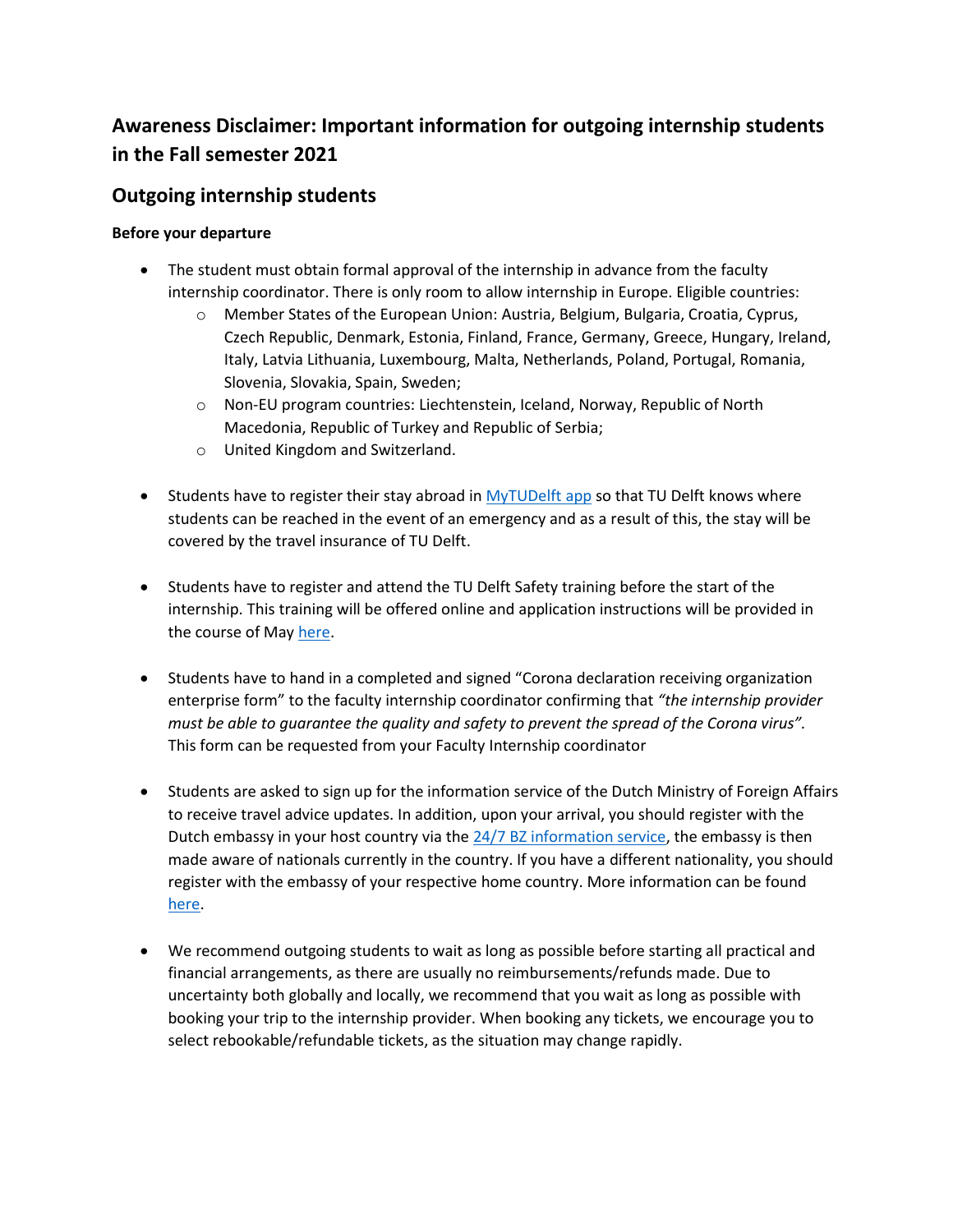#### **Insurance:**

- Travel is at your own risk. In the event of a lock down, the Dutch government will not repatriate Dutch nationals. The TU travel insurance has an exclusion clause for these situations.
- The TU Delft travel insurance covers travel to countries with a green, yellow and orange travel advice. If claims are made in relation to COVID-19, the insurance will examine on a case-by-case basis whether there is cover, including the following points: has the student taken sufficient measures to prevent or minimize the medical risks, for example adherence to the rules of the (local) governments and agencies, for example by staying away from large crowds.
- In the event that TU Delft travel insurance does not provide cover, all costs related to the stay abroad (for example any costs in the event of repatriation) are for the student's own expenses. Please ensure you read th[e TU Delft Travel Insurance](https://www.tudelft.nl/en/student/study-and-career/study-internship-abroad/safety-insurance-vaccinations) thoroughly, you may wish to purchase additional insurance.

#### **Travel:**

- If, prior to departure, the travel status of the destination changes to red, the approval to do an internship abroad is automatically withdrawn and TU Delft will reclaim your Erasmus+ internship scholarship if applicable.
- Travel to the host country/internship provider will be, as usual, dependent on any restrictions and regulations in place.

#### **Arrival at host country/internship provider:**

- Please note that you may have conditions of entry in the host country such as:
	- o a mandatory negative PCR test before arrival at the foreseen destination
	- o and / or obligation to go into quarantine upon arrival
	- o and / or other applicable COVID-19 registration obligations of the host country.
- Any additional costs associated with for example quarantine measures cannot be reclaimed from TU Delft.
- If you become infected with COVID-19 during your stay abroad, you should take into account that you cannot travel back to the Netherlands by plane, international train or bus. The extra costs incurred because you have to stay on location longer are your own responsibility.
- All other possible consequences are for the student's own risk, for example the consequences for their study progress due to failure to return in time for (other) educational obligations.
- Please note that you may have to undergo a quarantine in the host country and/or when you return to the Netherlands. More information about when to go into self-isolation and how this